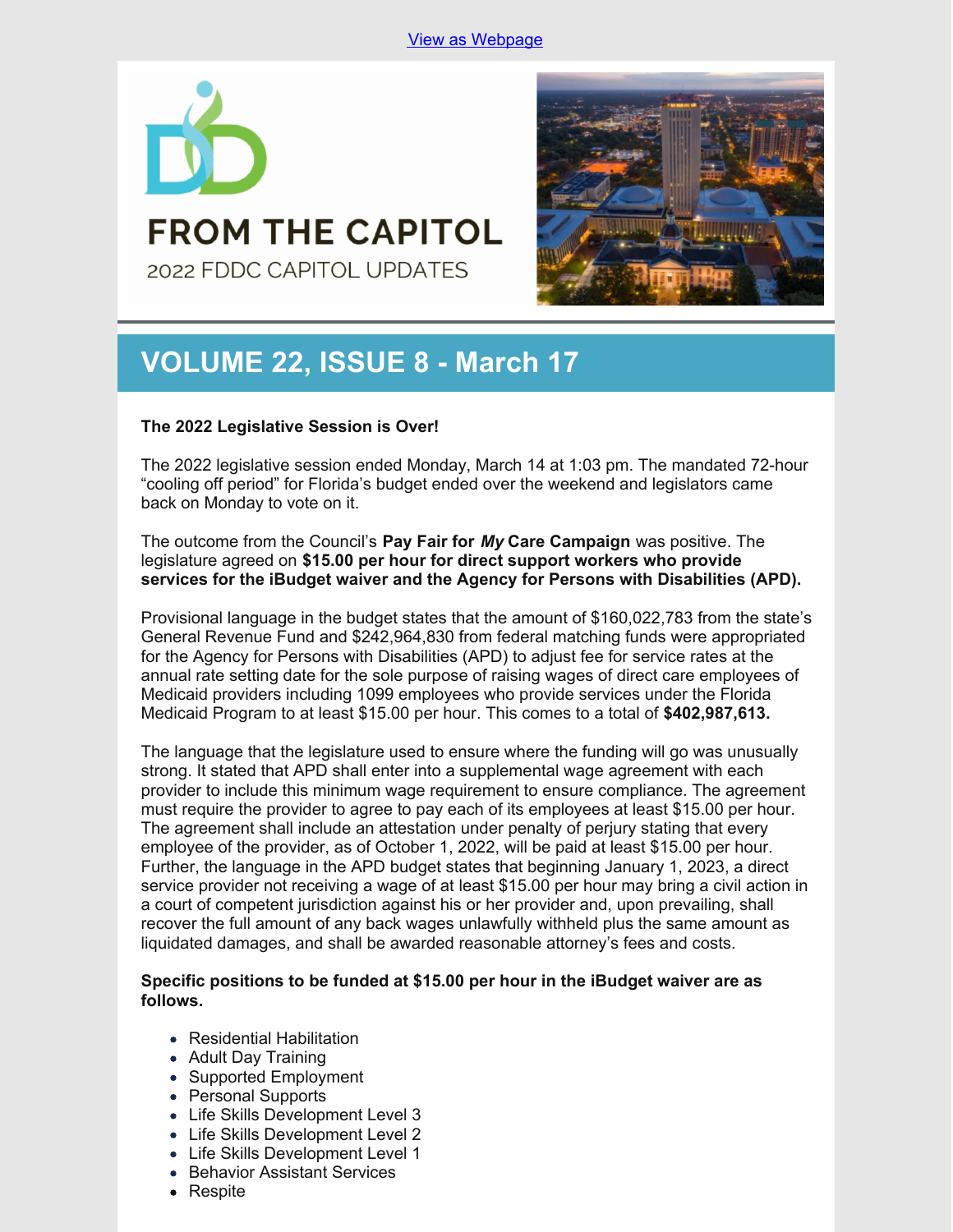#### **Other budget items in the APD Budget include the following.**

## **\$59,615,290 to transition about 1100 individuals off the waitlist**

From the General Revenue Fund, \$23,666,667 were appropriated along with \$35,948,623 from Federal matching funds to expand the Home- and Community-Based Services Waiver by removing the greatest number of individuals permissible (roughly 1100 individuals) under the additional funding from the waiting list.

**\$8,500,000** will be available to qualified dental service providers who apply for grants to serve individuals with intellectual and developmental disabilities.

## **See outcomes for bills below that we were tracking.**

# **Important Bills to Watch**

## **HB 1207 [Supported](https://www.myfloridahouse.gov/Sections/Bills/billsdetail.aspx?BillId=76061) Decision Making by Tant**

## **Summary**

This bill authorizes adults with disabilities to enter into supported decision-making agreements. Requires documentation of any effort to use decision-making options before seeking a guardian advocate, including entering into a supported decision-making agreement under s. 393.121, a durable power of attorney under chapter 709, or an advance directive under chapter 765. And prohibits use of such agreements as evidence of incapacity. The bill provides criteria for supporters; provides requirements for supported decision making agreements; and authorizes adults with disabilities who have guardian advocates to start supported decision-making agreements if approved by their guardian advocate. The bill revises requirements for petitions to appoint guardian advocates. **The Council supported this bill.**

**This bill died in the Committee process.**

## **Similar Bills**

**SB 1772 Supported Decision Making for Adults with [Disabilities](https://www.myfloridahouse.gov/Sections/Bills/billsdetail.aspx?BillId=76242&) by Torres, Jr.**

## **This bill died in the Committee process.**

## **SB 1704 Social Services Estimating [Conference](https://www.myfloridahouse.gov/Sections/Bills/billsdetail.aspx?BillId=76170) by Ausley**

## **Summary**

This bill requires the Social Services Estimating Conference to develop The Social Services Estimating Conference shall develop information related to the iBudget system for the home-based and community-based Medicaid waiver services program and must include iBudget enrollment, the number of current waiver recipients, the size of the waiting list, the utilization rate of program services, and expenditure information that the conference determines is needed to plan for and project future budgets and the drawdown of federal matching funds. **The Council supported this bill.**

## **This bill died in the Committee process.**

## **Identical Bills**

**HB 1569 Social Services Estimating [Conference](https://www.myfloridahouse.gov/Sections/Bills/billsdetail.aspx?BillId=76559&) by Smith (C)**

**This bill died in the Committee process.**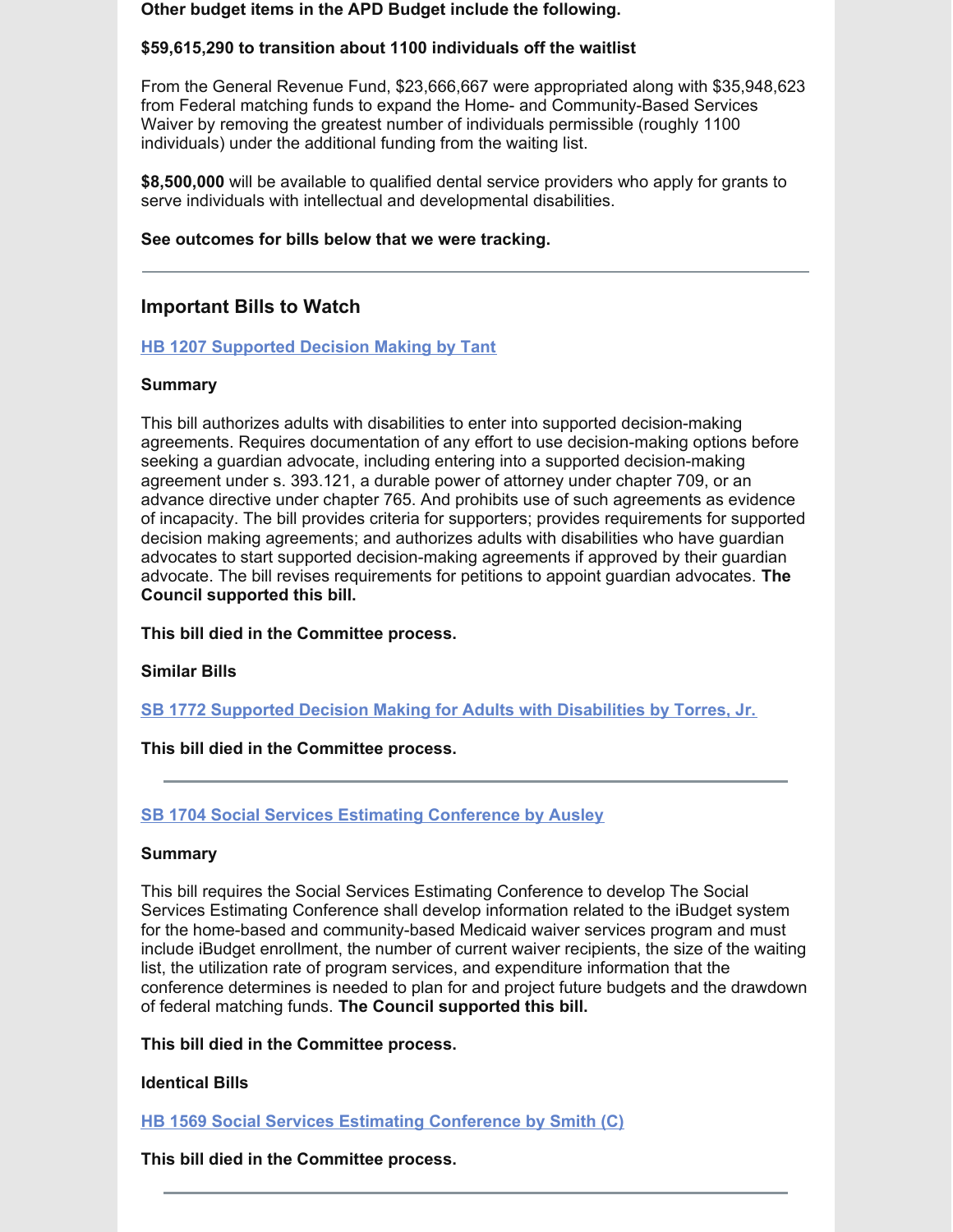#### **HB 235 Restraint of Students with Disabilities in Public Schools by Plasencia [CoSponsors:](https://www.myfloridahouse.gov/Sections/Bills/billsdetail.aspx?BillId=73355) Eskamani, Morales, Tant**

#### **Summary**

This bill prohibits school personnel from using mechanical restraint on students with disabilities. This does not apply to school resource officers, school safety officers, school guardians, or school security guards as described in s. 1006.12, who may use mechanical restraint in the exercise of their powers and duties to restrict students in grades 6 through 12. **The Council supported this bill.**

#### **This bill passed!**

### **Identical Bills**

**SB 0390 Restraint of Students with [Disabilities](https://www.myfloridahouse.gov/Sections/Bills/billsdetail.aspx?BillId=73330&) in Public Schools by Book**

**This bill passed as HB 235!**

**HB 15 Children with Developmental Delays by Tant and Hawkins [\(CO-SPONSORS\)](https://www.myfloridahouse.gov/Sections/Bills/billsdetail.aspx?BillId=73025) Arrington; Benjamin; Driskell; Eskamani; Goff-Marcil; Hunschofsky; Joseph; Learned; Morales; Plasencia; Skidmore; Toledo; Valdés; Williams; Woodson**

#### **Summary**

This bill revises definition of term "exceptional student" to include additional students with developmental delays ages birth through 9 years, or through the student's completion of grade 2, whichever occurs first(current law includes up to age 5). **The Council supported this bill.**

#### **This bill passed as SB 236!**

## **Identical Bills**

**SB 0236 Children with Developmental Delays by Jones [\(CO-SPONSORS\)](https://www.myfloridahouse.gov/Sections/Bills/billsdetail.aspx?BillId=73164&) Ausley; Powell; Berman; Taddeo This bill passed!**

## **HB 155 Certificates of Completion by Valdes [\(CO-SPONSORS\)](https://www.myfloridahouse.gov/Sections/Bills/billsdetail.aspx?BillId=73206) Benjamin; Hart; Morales**

#### **Summary**

This bill provides students who have been awarded certificate of completion are eligible to enroll in workforce education programs. The bill also requires identification of such programs by Charter Technical Career Centers and the bill requires students who will be awarded certificate of completion to be advised of their educational options. **The Council supported this bill.**

**Died on the Calendar.**

**Identical Bills**

**SB 1068 Certificates of [Completion](https://www.myfloridahouse.gov/Sections/Bills/billsdetail.aspx?BillId=75103&) by Jones This bill died in the Committee process.**

**Summary**

**SB 1040 Registry of Persons with Special Needs by [Brodeur-linked](https://www.myfloridahouse.gov/Sections/Bills/billsdetail.aspx?BillId=74991) to SB 1042**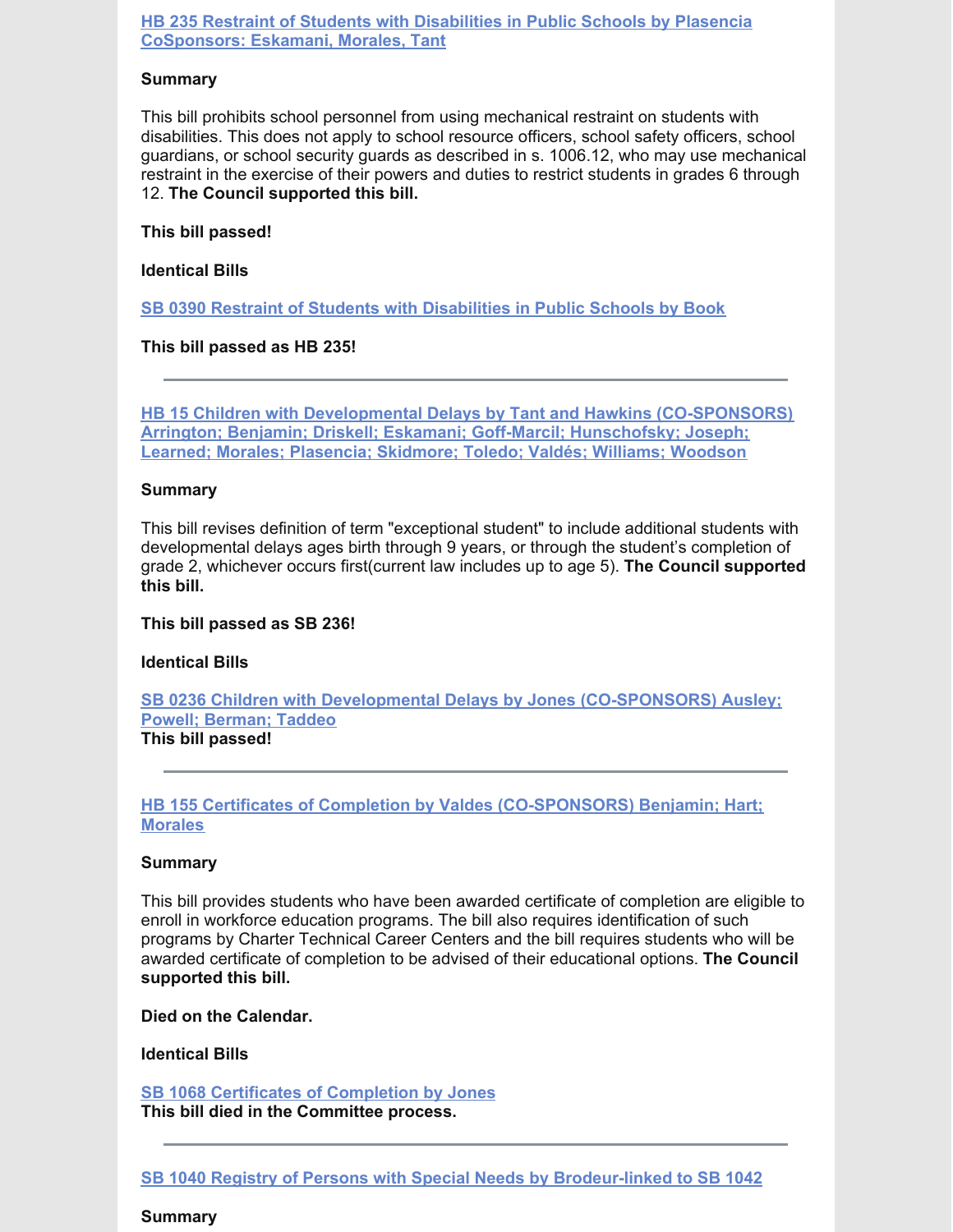This bill is cited as the "Protect Our Loved Ones Act" and requires the Agency for Persons with Disabilities to develop and maintain a database, to be known as the Registry of Persons with Special Needs, of persons who may have developmental, psychological, or other disabilities or conditions that may be relevant to their interactions with law enforcement officers. Parents, guardians, and caregivers may enroll in the registry a person of any age with any type of developmental, psychological, or other disability or condition, including, but not limited to, autism spectrum disorder, Alzheimer's disease, dementia, bipolar disorder, and Down syndrome. Persons may also enroll themselves if they are 18 years of age or older.

The Department of Law Enforcement shall provide information from the registry to law enforcement officers to assist officers in the performance of their official duties. The registry shall provide such relevant information to a law enforcement officer engaged in his or her official duties upon an officer's request made through the Florida Crime Information Center.

*HB 733 became a proposed committee bill PCS733 and changed considerably HB 733 has been replaced with PCS 733. Now, instead of an APD list, if an individual receives the "D" identifier on his or her identification card, such information shall be included through the Driver and Vehicle Information Database and available through the Florida Crime Information Center system. This could interfere with an individual's employment by being on a criminal database and there doesn't appear to be a way to get off the criminal database.*

**UPDATE!!** SB 1040 by Senator Brodeur and CS/HB 733 by Representative Plascencia are moving through the process. These bills have been amended and they have changed significantly as follows:

- There is no longer an involvement with ID cards and driver's licenses.
- There is no attachment to DMV and Criminal databases.
- There is a way to get off the list when one turns 18 and is a competent adult.
- The registry is local and participation by a local entity is optional and being on the list is voluntary.
- This bill gives guidelines to local law enforcement that already have an informal list.
- The bill gives law enforcement an avenue to "know their community" especially if training is provided.

**The Council was neutral on this bill with the amendment.**

**This bill died in Appropriations.**

#### **Identical Bills**

**HB 0733 Registry of Persons with Special Needs by [Plasencia](https://www.myfloridahouse.gov/Sections/Bills/billsdetail.aspx?BillId=75034&) This bill died in Health & Human Services Committee.**

#### **Linked Bills**

**SB 1042 Public [Records/Registry](https://www.myfloridahouse.gov/Sections/Bills/billsdetail.aspx?BillId=74990&) of Persons with Special Needs by Brodeur**

#### **Summary**

This bill provides an exemption from public records requirements for all records, data, information, correspondence, and communications relating to the enrollment of persons in the registry of persons with special needs and authorizes law enforcement agencies, county emergency management agencies, and local fire departments to further disclose confidential and exempt information under certain circumstances. The bill provides for future legislative review and repeal of the exemption if there is a statement of public necessity. **The Council was neutral on this bill with this last amendment.**

**This bill died in Appropriations.**

**Identical Bill**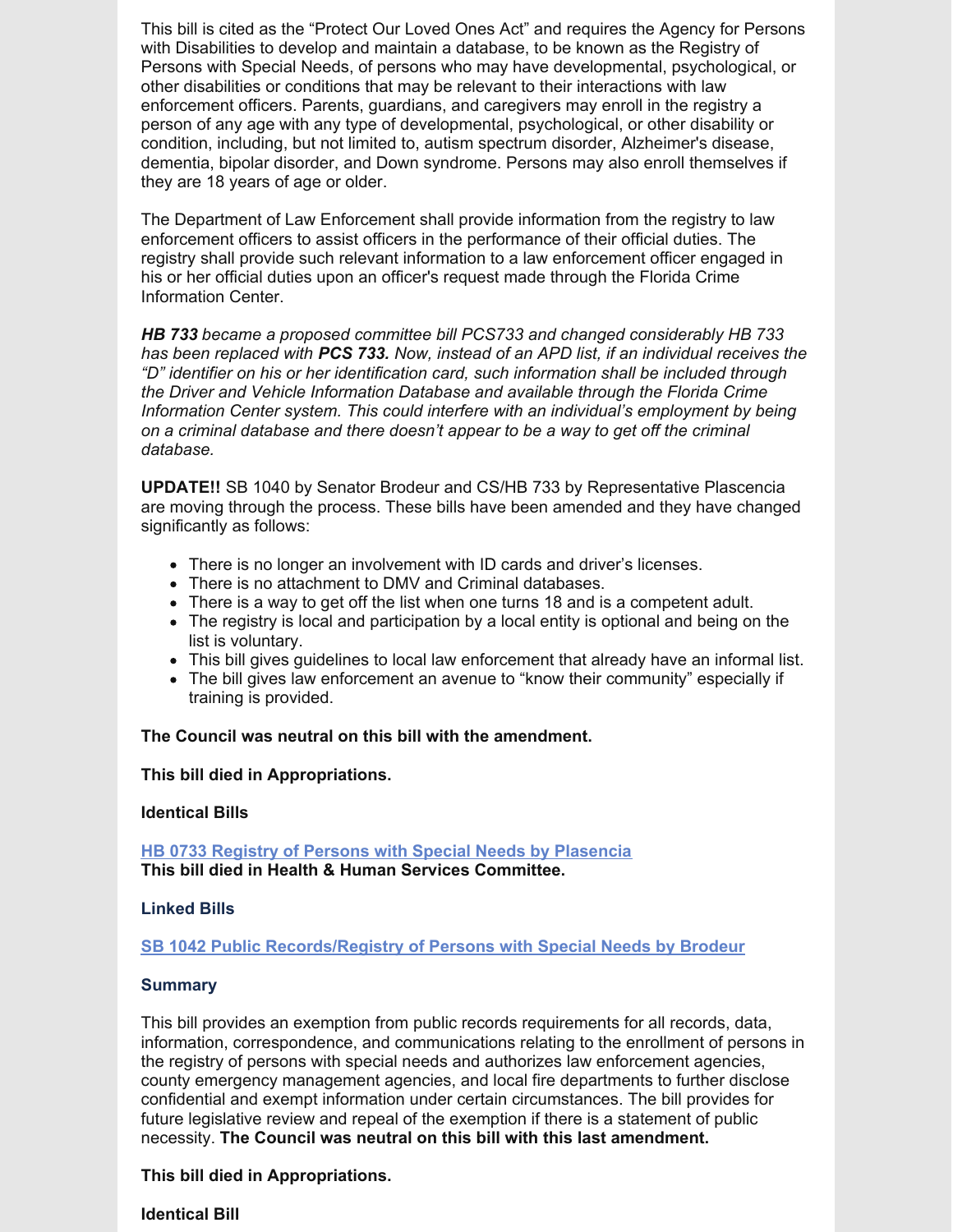**HB 0735 Pub. [Rec./Registry](https://www.myfloridahouse.gov/Sections/Bills/billsdetail.aspx?BillId=75035&) of Persons with Special Needs by Plasencia**

#### **Died in the Committee process.**

**SB 1692 [Medicaid](https://www.myfloridahouse.gov/Sections/Bills/billsdetail.aspx?BillId=76163) Buy-in Program by Pizzo**

#### **Summary**

This bill requires the Agency for Health Care Administration to establish and implement a Medicaid buy-in program for certain individuals with disabilities. The bill provides requirements for the program and requires the agency to seek federal waiver approval or submit any state plan amendments necessary to implement the program. The bill requires the agency to implement the program upon receiving federal approval. **The Council supported this bill.**

**This bill died.**

**Identical Bills**

**HB 0675 Medicaid Buy-in Program by Woodson and Smith, C. [\(CO-SPONSORS\)](https://www.myfloridahouse.gov/Sections/Bills/billsdetail.aspx?BillId=74798&) Morales; Valdés This bill died.**

**SB 1822 [Medicaid](https://www.myfloridahouse.gov/Sections/Bills/billsdetail.aspx?BillId=76281&) Buy-in Program by Jones**

**This bill died.**

**SB 414 Family [Caregiver](https://www.myfloridahouse.gov/Sections/Bills/billsdetail.aspx?BillId=73361&) Certified Nursing Assistant Program by Powell Co-Sponsors: Book**

#### **Summary**

This bill Requires the Board of Nursing, in consultation with the Agency for Health Care Administration, to develop a program to train and certify family caregivers as certified nursing assistants for a specified purpose. The bill authorizes family caregivers who complete the program to take the nursing assistant competency examination. The bill also provides that caregivers who pass the examination are eligible for certification as a nursing assistant. **The Council supported this bill.**

**This bill died in the Committee process.**

**Identical Bills**

**HB 0209 Family [Caregiver](https://www.myfloridahouse.gov/Sections/Bills/billsdetail.aspx?BillId=73306) Certified Nursing Assistant Program by Silvers This bill died in the Committee process.**

**HB 987 In-person Visitation by Essential Caregivers by Shoaf [CoSponsors:](https://www.myfloridahouse.gov/Sections/Bills/billsdetail.aspx?BillId=75784) Eskamani, Salzman**

#### **Summary**

This bill provides that a resident or client of a residential facility, developmental disabilities center, direct service provider, nursing home facility, or assisted living facility has the right to designate an essential caregiver for in-person visits. The bill requires APD and AHCA, as applicable, to develop guidelines and adopt rules relating to essential caregivers. **The Council supported this bill.**

**This bill passed as SB 988!**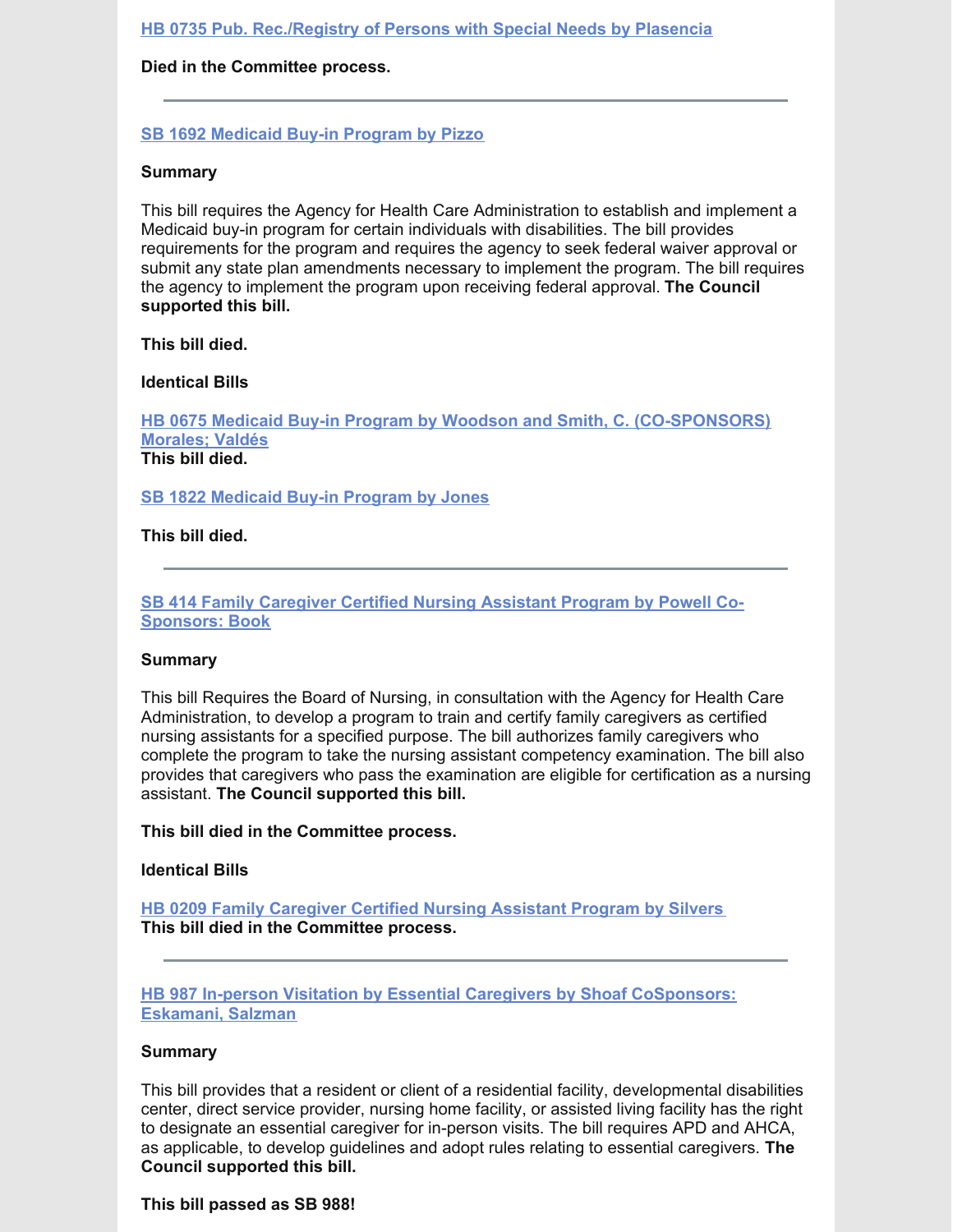#### **Compare Bills**

**SB 0988 Patient [Visitation](https://www.myfloridahouse.gov/Sections/Bills/billsdetail.aspx?BillId=74715&) Rights by Garcia This bill passed!**

**SB 1724 [Designation](https://www.myfloridahouse.gov/Sections/Bills/billsdetail.aspx?BillId=76190&) of Essential Caregivers for In-person Visitations by Harrell**

#### **This bill died.**

**SB 1674 - Individual Education Plans by Ausley [Co-Sponsors:](https://www.flsenate.gov/Session/Bill/2022/1674) Rodrigues (R)**

#### **Summary**

This bill requires individual education plans for certain students to contain information and instruction on the legal rights and responsibilities regarding educational decisions which transfer to students at the age of 18. The bill requiring such information to include ways in which a student may provide informed consent to allow his or her parent to continue to participate in his or her educational decisions. **The Council supported this bill.**

**This bill died in the Committee process.**

#### **Identical Bills**

**HB 1317 Individual [Education](https://www.flsenate.gov/Session/Bill/2022/1317) Plans by Tant**

**This bill died in Messages.**

**HB 255C1 Private Instructional Personnel Providing Applied Behavior Analysis Services by Plasencia Cosponsors: Tant, Williams CS Sponsors: Early Learning & Elementary Education [Subcommittee](https://www.myfloridahouse.gov/Sections/Bills/billsdetail.aspx?BillId=73389)**

#### **Summary**

This bill revises the definition of "private instructional personnel" to include certain registered behavior technicians; and requires such technicians to meet specified requirements. **The Council supported this bill.**

#### **This bill passed!**

#### **Similar Bill**

**SB 0538 Private [Instructional](https://www.myfloridahouse.gov/Sections/Bills/billsdetail.aspx?BillId=73551&) Personnel Providing Applied Behavior Analysis Services by Hooper This bill passed as HB 255!**

**HB 55 Assistive Technology Advisory Council by Salzman, Tant Cosponsors: Alexander, Arrington, Borrero, Casello, Eskamani, Geller, Gottlieb, [Hunschofsky,](https://www.myfloridahouse.gov/Sections/Bills/billsdetail.aspx?BillId=73074) Morales**

#### **Summary**

This bill revises provisions relating to membership of and appointments, and reappointments to Assistive Technology Advisory Council. The bill requires council members to select the chair from among council membership. It also revises provisions elating to committees appointed to perform the council's functions and expands the council's functions to include fundraising activities.

#### **This bill passed as SB 418.**